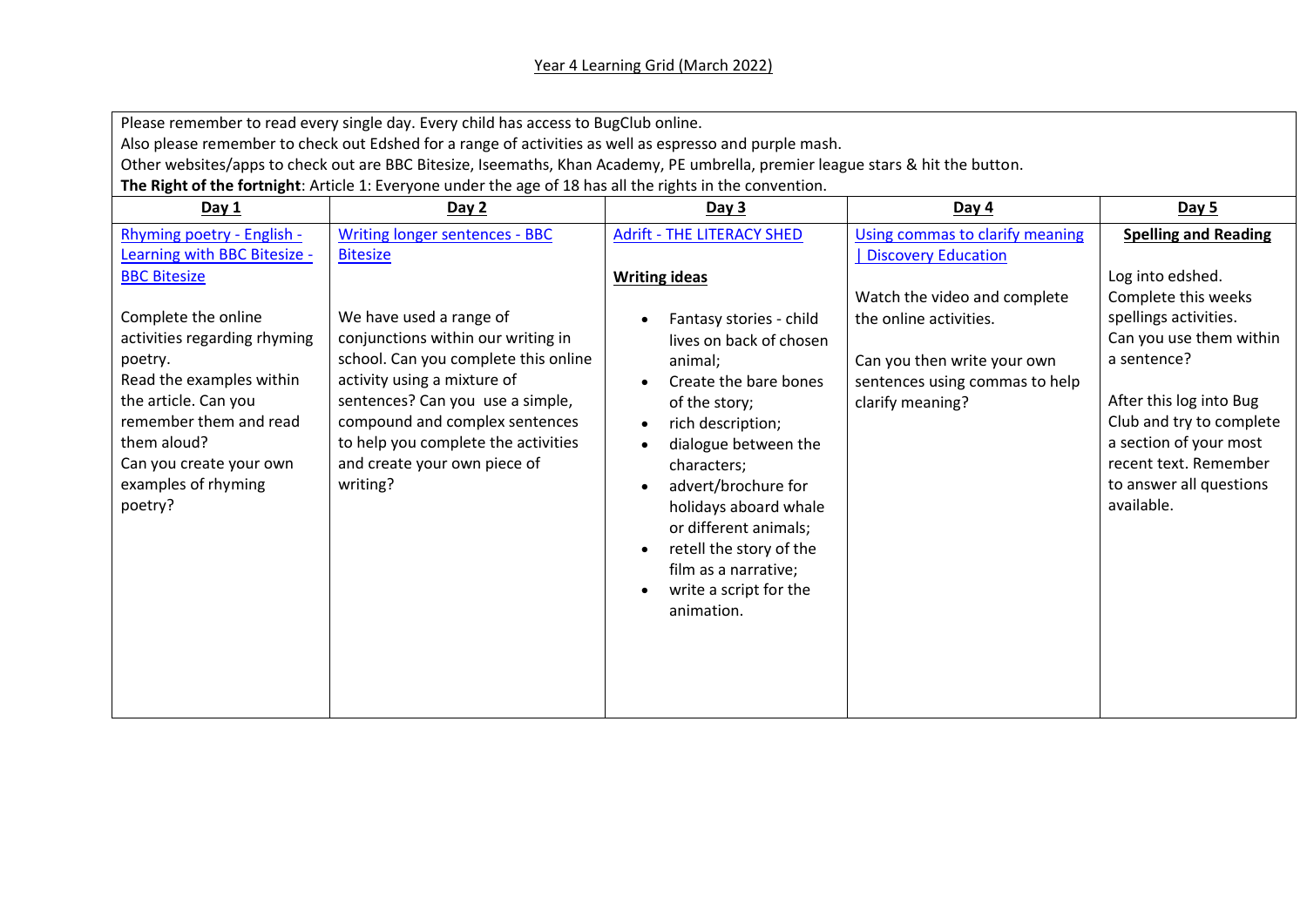## Year 4 Learning Grid (March 2022)

| Maths                         | <b>Maths Websites</b>                  | <b>Maths: Workbooks</b>       | <b>Further Maths</b>                         | <b>Maths Games</b>                          |
|-------------------------------|----------------------------------------|-------------------------------|----------------------------------------------|---------------------------------------------|
| <b>Brain Booster Number:</b>  |                                        |                               |                                              |                                             |
| Pick a 4 digit number and     | For daily lessons including videos     | Free workbooks can be         | Our topic for this half term is              | <b>Play Guardians Maths</b>                 |
| then complete the             | and printable resources visit the      | downloaded and printed from   | <b>Fractions/Decimals</b>                    | <b>Game   Primary Games  </b>               |
| following questions. (Daily)  | 'iseemaths' website.                   | the following site:           |                                              | <b>Fun Online Games for</b>                 |
|                               | Children should choose a task that     | Parent Workbooks   White Rose | Y4-HL-Spring-Block-3-Fractions-              | Kids   BBC Bitesize - BBC                   |
| Multiply by 10,100 and 1000   | engages them on a daily basis.         | <b>Maths</b>                  | 2020.pdf (whiterosemaths.com)                | <b>Bitesize</b>                             |
| Divide by 10,100 and 1000     |                                        |                               |                                              |                                             |
| Round to the nearest 10,      | Edshed - Please complete activities    |                               | Y4-HL-Spring-Block-4-Decimals-               | Hit the Button - Quick fire                 |
| 100 and 1000                  | based on your ability. Assignments     |                               | 2020.pdf (whiterosemaths.com)                | maths practise for 6-11                     |
| Half the number               | are set for each child.                |                               | If you have access to a printer              | year olds                                   |
| Double the number             | Remember to keep practising times      |                               | you can download and print                   | (topmarks.co.uk)                            |
| Write the number as Roman     | tables and have a go at the Y4 MTC     |                               | these activity booklets.                     |                                             |
| numerals                      | to prepare for the Y4 times tables     |                               |                                              | Math Games   Math                           |
| What could the calculation    | test.                                  |                               | <b>Home Learning   White Rose</b>            | Playground   Make                           |
| be?                           |                                        |                               | <b>Maths</b>                                 | <b>Learning Fun</b>                         |
| Multiply by 3,4,5,6,7,8 and 9 |                                        |                               | Online videos are available to               |                                             |
|                               |                                        |                               | view if you need any help.                   |                                             |
|                               |                                        |                               |                                              |                                             |
|                               |                                        |                               | Use the links to select videos,              |                                             |
|                               |                                        |                               | activities and printable resources           |                                             |
|                               |                                        |                               | to help you with the topic.                  |                                             |
|                               |                                        |                               |                                              |                                             |
|                               |                                        |                               |                                              |                                             |
|                               |                                        |                               |                                              |                                             |
|                               |                                        | <b>PSHE</b>                   |                                              |                                             |
| Art                           | Geography                              | This half term we are         | Science<br><b>Eating, moving and growing</b> | History<br>Browse by age group and          |
| This half term we are         | This half term our Geography           | considering our dreams and    | (Lower)   Discovery Education                | subject   Discovery                         |
| learning about printing. Can  | question is: Why does Italy Shake      | goals?                        |                                              | <b>Education</b>                            |
| you find something in your    | and Roar?                              | What are your hopes and       | Our topic for this half term is:             | This half term we are                       |
|                               |                                        | dreams? Are hopes and dreams  |                                              |                                             |
| house to print with? E.g.     | <b>Volcanoes   Discovery Education</b> |                               | Animals including humans.                    | learning about the daily<br>life of Romans. |
|                               |                                        | the same thing?               |                                              |                                             |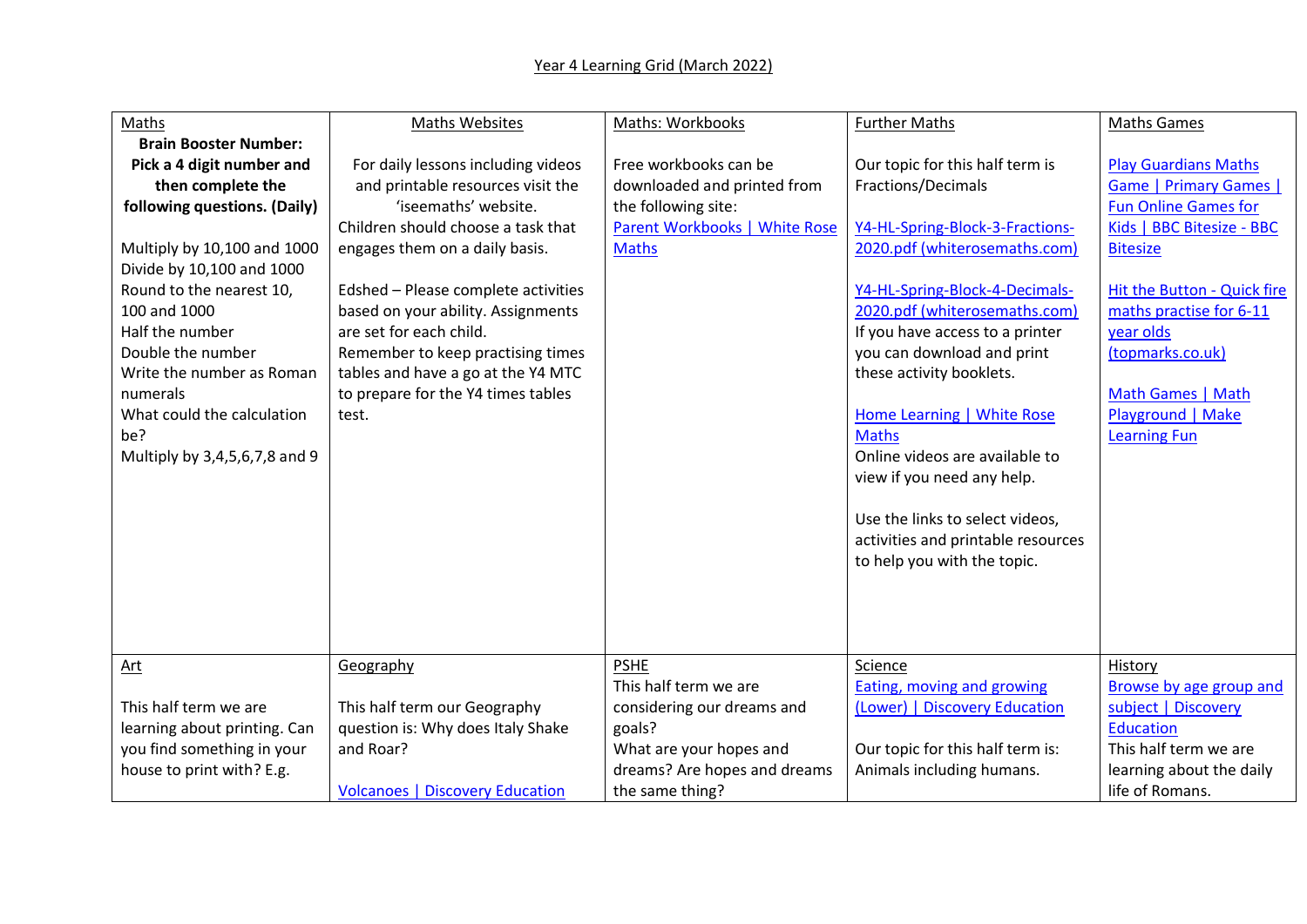| sponge, fruit etc (Please ask | Use the resources to help develop     | Can you write about your hopes  | Follow the link for lots of videos,      |                                   |
|-------------------------------|---------------------------------------|---------------------------------|------------------------------------------|-----------------------------------|
| an adult it is ok to do this) | your understanding of volcanoes.      | and dreams?                     | quizzes and activities to complete       | Try and use some of the           |
|                               | Can you write a report on volcanoes   | Just as important can you think | online.                                  | resources to answer the           |
| Can you rotate each print or  | or create a report about what         | of a hope or dream that hasn't  |                                          | following questions:              |
| create a pattern?             | happened at Pompeii?                  | come true? Ask your parents if  | <b>Year 4 Science: Animals Including</b> | 1. What was daily                 |
|                               |                                       | they have any that haven't      | Humans - Excuse Me, Are These            | life like for                     |
|                               | Look at a map of Italy. Does the boot | come true? How do we deal       | Your Teeth?   Hamilton Trust             | Romans?                           |
|                               | look the same? Can you identify       | with disappointment if things   | (hamilton-trust.org.uk)                  | What were their<br>2.             |
|                               | areas of Italy that may have          | don't work out the way we       |                                          | houses and                        |
|                               | volcanoes?                            | want?                           | Or use some of these activities to       | buildings made                    |
|                               |                                       |                                 | learn more about the human               | from?                             |
|                               |                                       |                                 | body.                                    | 3.<br>What types of               |
|                               |                                       |                                 |                                          | food did the                      |
|                               |                                       |                                 |                                          | people eat?                       |
|                               |                                       |                                 |                                          | 4. What language                  |
|                               |                                       |                                 |                                          | did they speak?                   |
|                               |                                       |                                 |                                          | 5. What was their                 |
|                               |                                       |                                 |                                          | religion? Did                     |
|                               |                                       |                                 |                                          | they believe in 1                 |
|                               |                                       |                                 |                                          | God or multiple                   |
|                               |                                       |                                 |                                          | Gods?                             |
|                               |                                       |                                 |                                          | 6. Are there any                  |
|                               |                                       |                                 |                                          | Roman remains                     |
|                               |                                       |                                 |                                          | still in the UK                   |
|                               |                                       |                                 |                                          | today?                            |
| P <sub>E</sub>                | RE                                    | Computing                       | Music                                    | Languages                         |
| Remember to try and           | This half term is the lead up to the  | Be Internet Legends - A Program | Use your charanga login to access        |                                   |
| undertake daily exercise.     | Christian festival of Easter.         | to Teach Children Internet      | this terms unit: Blackbird.              | Learn Italian for Kids -          |
| PE with Joe can still be      | <b>Easter   Discovery Education</b>   | Safety                          |                                          | <b>Numbers, Colors &amp; More</b> |
| accessed via Youtube as well  | Use the link to help you find out     | (beinternetawesome.withgoogl    | Alternatively, can you listen to a       | - YouTube                         |
| as other activities.          | more about Easter.                    | e.com)                          | range of songs from different            |                                   |
| If you have any resources at  |                                       |                                 | decades? Can you remember the            | The children are back to          |
| home such as balls,           |                                       |                                 | words?                                   | learning Italian again            |